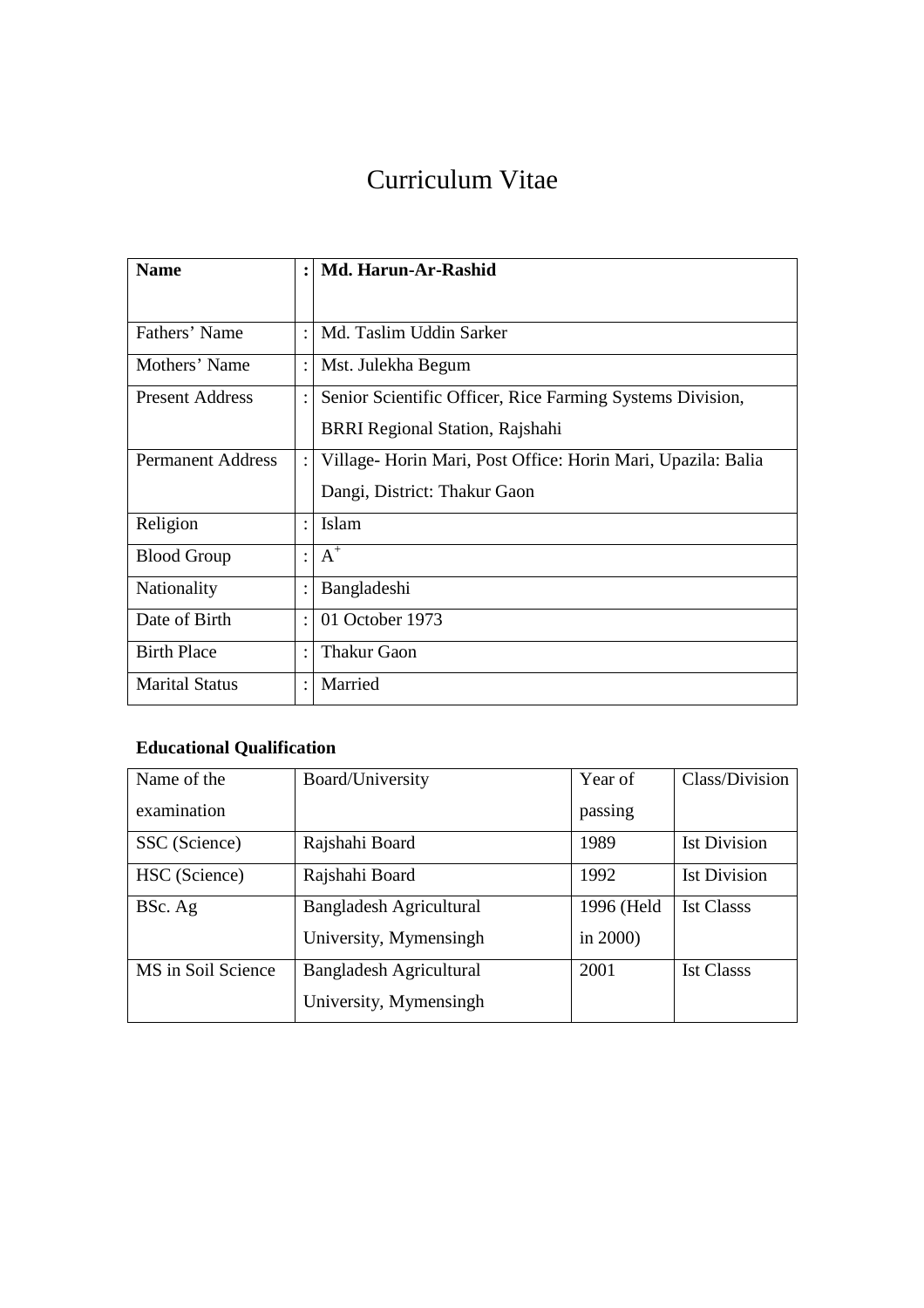## **Job Experience:**

Join As Scientific Officer in 27 July 2002 at Soil Science Division of Bangladesh Rice Research Institute under the development project "Establishment and Upgradation of Biotechnology and Soil Science Analytical Laboratory of BRRI" and continued upto 15 June 2004.

Joined as Scientific Officer in 16 June 2004 at RFS Division of BRRI under revenue budget and promoted as Senior Scientific Officer in 25 November 2009 and transferred to BRRI regional station Rajshahi in 01 January 2010.

## **Field of Specialization:**

Devoted to conduct agricultural researches on crop husbandry, integrated farming systems, soil fertility management, conservation agriculture, agricultural adaptation and crop modeling.

## **Training Experience:**

#### **In country**

| Name of the Training                 | Organizing           | Duration            | Remarks            |
|--------------------------------------|----------------------|---------------------|--------------------|
|                                      | Institution          |                     |                    |
| <b>Foundation Training Course</b>    | <b>BARD, Comilla</b> | 27 Feb to 27        | Successfully       |
| for NARS Scientists                  |                      | June, 2005          | completed          |
| <b>Hybrid Rice Development and</b>   | <b>BRRI, Gazipur</b> | 12 to 16 Nov.,      | Satisfactorily     |
| Seed Production                      |                      | 2006                | Completed          |
| 1-Month rice Production              | <b>BRRI, Gazipur</b> | 27 July to 25       | Completed with     |
| <b>Training Course</b>               |                      | <b>August, 2008</b> | <b>Distinction</b> |
| <b>Statistical Analysis of Field</b> | IRRI, Bangladesh     | 03 to 05            | Successfully       |
| <b>Experiment Data using</b>         |                      | January, 2011       | completed          |
| <b>CROPSTAT</b>                      |                      |                     |                    |

#### **Abroad**

| Name of the Training             | Organizing      | Duration            | Remarks      |
|----------------------------------|-----------------|---------------------|--------------|
|                                  | Institution     |                     |              |
| <b>Oil Crops Comprehensive</b>   | Ministry of     | 15 May to 15        | Successfully |
| <b>Technology for Developing</b> | Commerce, China | <b>August, 2009</b> | completed    |
| Countries                        |                 |                     |              |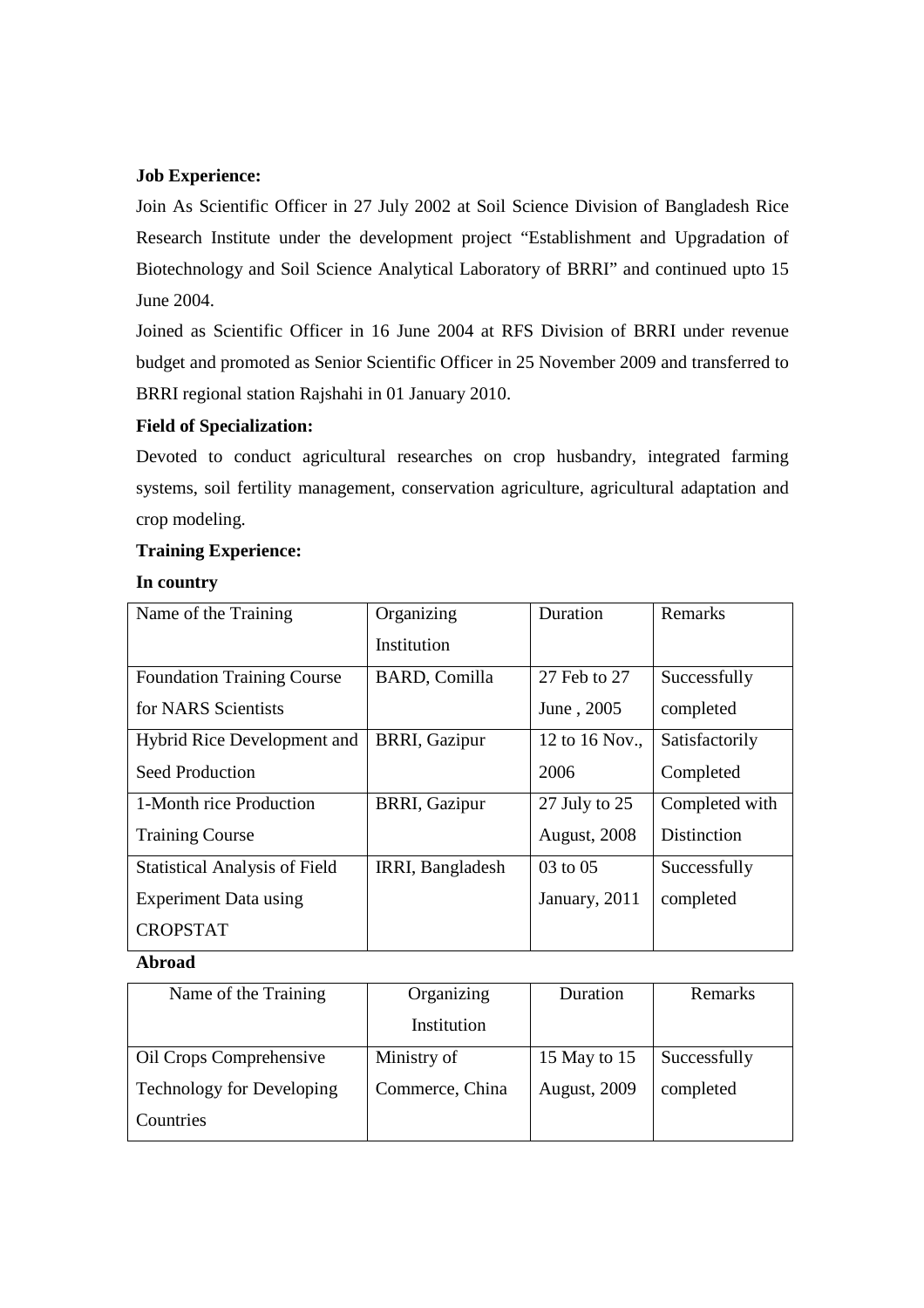#### **Publications:**

#### **As Main Author:**

- **MH Rashid,** MA Quddus 2007: Demographic and Socioeconomic Study of Different Households for the Improvement of Livelihood of Resource Farm Families. J. Socio. Res. Dev. (4): 187-194.
- **MH Rashid,** M Jahiruddin, M Ali, S Parveen and KK Habiba 2007: Influence of P, S, Zn, B and Mo on the the growth and yield of wheat. J Subtrop. Agric Res. Dev. 5(4): 336-340.
- **MH Rashid,** M Jahiruddin, M Ali, MHR Mukul, MA Mamun 2008: Different effect of phosphorus, sulphur, zinc, boron and molybdanum on wheat and their residual effect on Mungbean. Int. J. Bio. Res. 4(6): 42-48.

**As Co-Author** 

- MS Rahman, MAM Miah, MA Aziz, **MH Rashid**, ZU Ahmed 2005: Spatial variability of pH, organic matter and micronutrients in paddy soils. J. Sci. Foundation. 3(1): 137-145.
- MK Uddin, MK Hasan, MM Haque, MH Rashid and MR Amin 2007: Effect of sowing dates on yield and yield attributes of soybean genotypes. Int. J. Bio. Res. 3(2): 13- 17
- MH Kabir, MS Bhuiyan, **MH Rashid,** MAH Khan, Nur-E-Elahi 2008: Effect of crop establishment method and weed management on the productivity of Boro rice in highland ecosystem. Int J. Bio. Res. 4(2): 52-63.
- MM Hoque, **MH Rashid**, M Ali, MA Islam, MR Islam 2008: Effect of phosphorus and cowdung on the growth and yield of French bean. Intl. J. Bio. Res. 5(1): 17-23.
- M.H. Kabir, M.S.U. Bhuiya, Nur-E-Elahi and **M.H. Rashid**. 2007. Effect of Crop Establishment Method and Time of Nitrogen Application on the Productivity of Boro Rice in Highland Ecosystem. The Agriculturists 5(1&2):67-76.
- Gathala MK, Timsina J, Islam MS, **Rashid MH,** Ghosh AK, Krupnik TJ, Tiwari TP, McDonald A 2015: Conservation agriculture based tillage and crop establishment options can maintain farmers' yield and increase profits in South Asia's rice-maize systems: Evidence from Bangladesh. Field Crops Res. **172** 85-98.